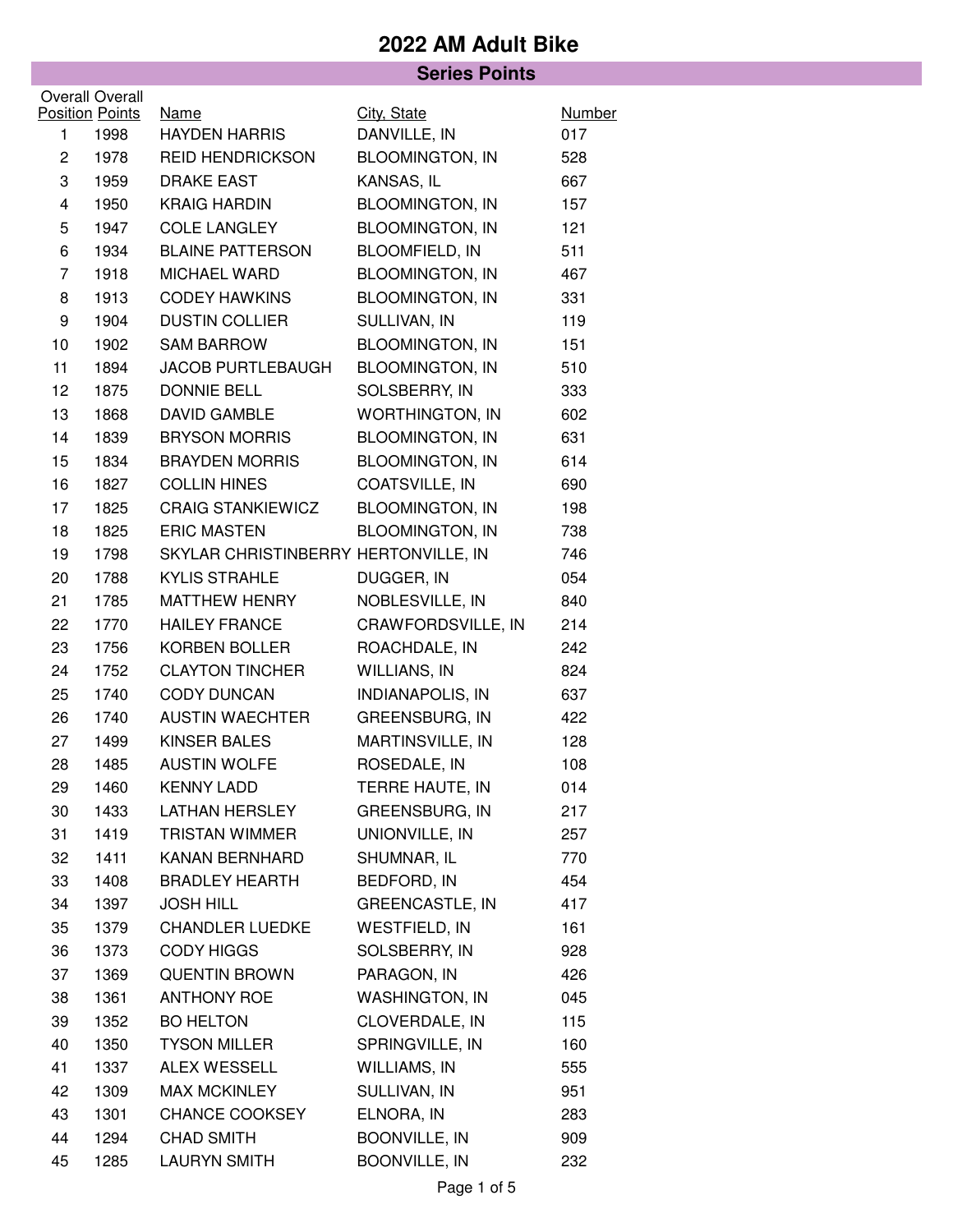|                        |                        |                                   | <b>Series Points</b>    |               |  |  |
|------------------------|------------------------|-----------------------------------|-------------------------|---------------|--|--|
| <b>Overall Overall</b> |                        |                                   |                         |               |  |  |
|                        | <b>Position Points</b> | <b>Name</b>                       | City, State             | <b>Number</b> |  |  |
| 46                     | 1275                   | <b>ISAAC HELTON</b>               | CLOVERDALE, IN          | 926           |  |  |
| 47                     | 1262                   | <b>TYLER PATTON</b>               | CLOVERDALE, IN          | 076           |  |  |
| 48                     | 1262                   | <b>DALTON STEVENS</b>             | <b>BLOOMINGTON, IN</b>  | 375           |  |  |
| 49                     | 1247                   | <b>CHARLIE CONNORS</b>            | JAMESTOWN, IN           | 013           |  |  |
| 50                     | 985                    | <b>LANDON FINES</b>               | MARTINVILLE, IN         | 170           |  |  |
| 51                     | 974                    | ETHAN PRUETT                      | LADOGA, IN              | 169           |  |  |
| 52                     | 974                    | <b>KYLE HORTON</b>                | MARTINSVILLE, IN        | 711           |  |  |
| 53                     | 974                    | <b>RYLAN HUCKSTEP</b>             | JAMESTOWN, IN           | 093           |  |  |
| 54                     | 969                    | JEREMY DUNKLEY                    | WEST TERRE HAUTE, IN    | 736           |  |  |
| 55                     | 954                    | <b>NICK FOX</b>                   | <b>BLOOMFIELD, IN</b>   | 100           |  |  |
| 56                     | 951                    | <b>TYLER RUFFNER</b>              | ALTAMONT, IL            | 932           |  |  |
| 57                     | 937                    | <b>COREY FREUND</b>               | <b>INDPLS, IN</b>       | 027           |  |  |
| 58                     | 927                    | <b>LOGAN WOLFE</b>                | ROSEDALE, IN            | 531           |  |  |
| 59                     | 916                    | <b>HAIDEN HARBERT</b>             | <b>BRAZIL, IN</b>       | 415           |  |  |
| 60                     | 913                    | <b>EMMA ROBEY</b>                 | NEEDHAM, IN             | 983           |  |  |
| 61                     | 910                    | <b>KYLER LONG</b>                 | BEDFORD, IN             | 110           |  |  |
| 62                     | 906                    | KILEY WILKES                      | PITTSBORO, IN           | 340           |  |  |
| 63                     | 904                    | <b>TYLER KIRBY</b>                | $\frac{1}{2}$           | 212           |  |  |
| 64                     | 902                    | <b>SCOTT JUSTICE</b>              | TOLEDO, IL              | 008           |  |  |
| 65                     | 901                    | <b>CADE MORGAN</b>                | PETERSBURG, IN          | 019           |  |  |
| 66                     | 900                    | <b>WADE BLACK</b>                 | ROCKVILLE, IN           | 650           |  |  |
| 67                     | 889                    | <b>MIKE STEVENS</b>               | COATESVILLE, IN         | 022           |  |  |
| 68                     | 878                    | <b>COLTON ROLLINS</b>             | <b>BOOMFIELD, IN</b>    | 329           |  |  |
| 69                     | 872                    | TRE WAGGONER                      | WILLIAMS, IN            | 747           |  |  |
| 70                     | 861                    | HUNTER MUNRO                      | DANVILLE, IN            | 939           |  |  |
| 71                     | 860                    | HUNTER HUTCHISON                  | CRAWFORDSVILLE, IN      | 872           |  |  |
| 72                     | 859                    | <b>NICK ABEL</b>                  | <b>BLOOMFIELD, IN</b>   | 107           |  |  |
| 73                     | 858                    | <b>KEVIN HUFF</b>                 | CAMDEN, IN              | 619           |  |  |
| 74                     | 857                    | <b>RICK PEARSON</b>               | <b>BLOOMINGTON, IN</b>  | 955           |  |  |
| 75                     | 845                    | <b>COLE SKIRVIN</b>               | UNIONVILLE, IN          | 205           |  |  |
| 76                     | 838                    | ETHAN KELSHEIMER                  | <b>CLINTON, IN</b>      | 261           |  |  |
| 77                     | 818                    | <b>BRAYDEN MORRIS</b>             | MOORESVILLE, IN         | 513           |  |  |
| 78                     | 810                    | <b>JAMES ANDERSON</b>             | <b>BLOOMFIELD, IN</b>   | 461           |  |  |
| 79                     | 805                    | <b>JAKE WINN</b>                  | FRANKLIN, IN            | 563           |  |  |
| 80                     | 794                    | <b>BRIAR MCCULLOUGH</b>           | <b>BLOOMFIELD, IN</b>   | 317           |  |  |
| 81                     | 793                    | <b>EMILEE JOLLIFF</b>             | ELNORA, IN              | 837           |  |  |
| 82                     | 793                    | <b>JERRY BAKER</b>                | CLOVERDALE, IN          | 021, 681      |  |  |
| 83                     | 788                    | <b>JEFF OOLEY</b>                 | <b>BLOOMINGTON, IN</b>  | 327           |  |  |
| 84                     | 498                    | CLAYTON SCHERZINGER BOONVILLE, IN |                         | 246           |  |  |
| 85                     | 497                    | ROBERT WASON                      | PROSPECT, KY            | 088           |  |  |
| 86                     | 497                    | <b>BEAU MCGREW</b>                | <b>WEST LEBONON, IN</b> | 033           |  |  |
| 87                     | 497                    | <b>CAMERON BRIDGES</b>            | <b>BLOOMINGTON, IN</b>  | 114           |  |  |
| 88                     | 496                    | ROSS HOOD                         | <b>BRAZIL, IN</b>       | 551           |  |  |
| 89                     | 496                    | <b>LANDON WOOD</b>                | <b>GREENCASTLE, IN</b>  | 717           |  |  |
| 90                     | 495                    | MIKE PFLUM                        | TRAFALANGER, IN         | 012           |  |  |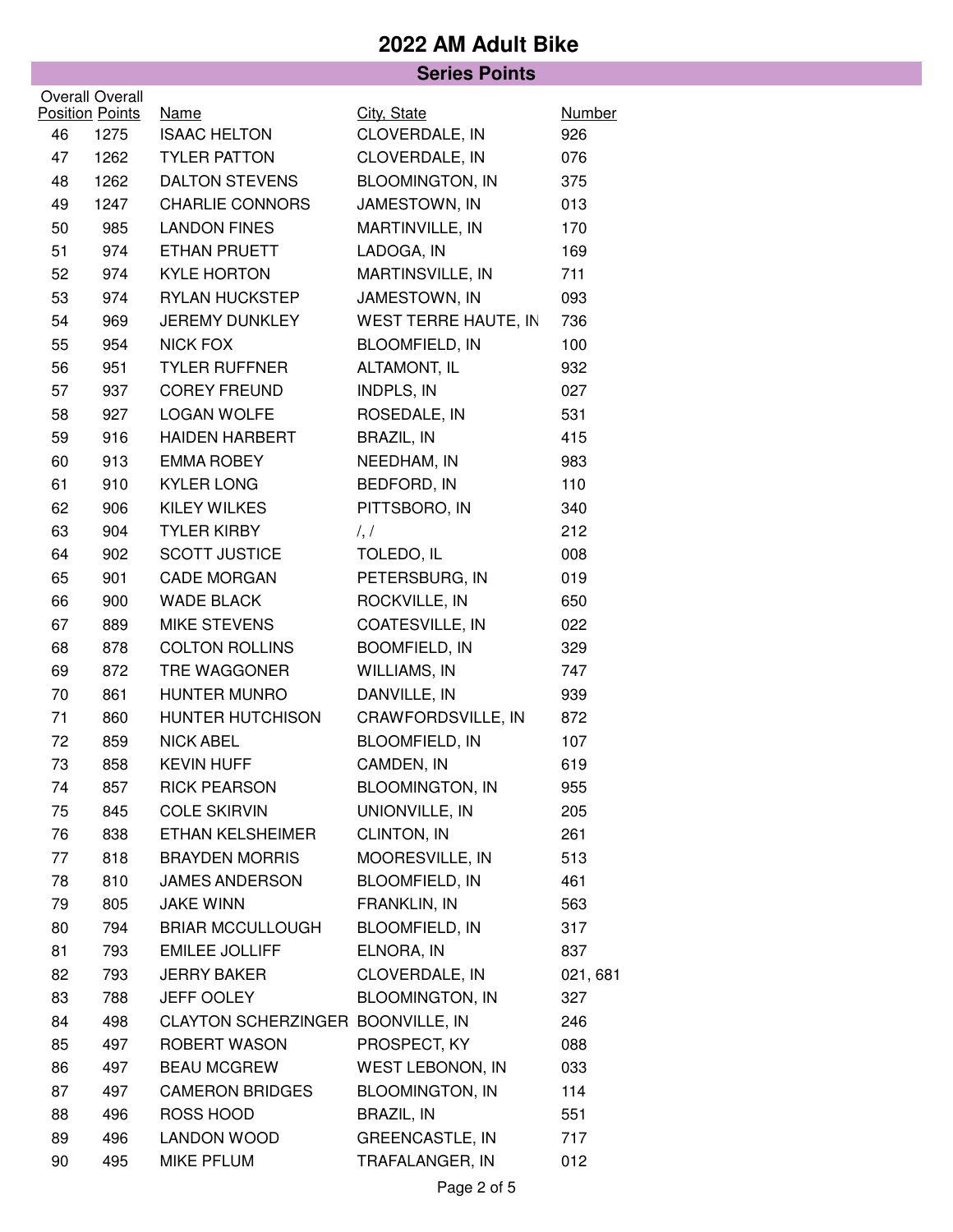|                        |     | <b>Series Points</b>      |                        |               |  |
|------------------------|-----|---------------------------|------------------------|---------------|--|
| <b>Overall Overall</b> |     |                           |                        |               |  |
| <b>Position Points</b> |     | <b>Name</b>               | City, State            | <b>Number</b> |  |
| 91                     | 495 | <b>JON GREENWELL</b>      | CAMBY, IN              | 391           |  |
| 92                     | 493 | ZACHARY FLOYD             | <b>GREENCASTLE, IN</b> | 016           |  |
| 93                     | 492 | <b>TREVOR TOWNSEND</b>    | CRAWFORDSVILLE, IN     | 129           |  |
| 94                     | 492 | <b>DUSTIN TRINKLE</b>     | TERRE HAUTE, IN        | 725           |  |
| 95                     | 490 | <b>JOSH GRISSOM</b>       | ELLETSVILLE, IN        | 416           |  |
| 96                     | 488 | <b>DATHON TAYLOR</b>      | <b>BLOOMINGTON, IN</b> | 213           |  |
| 97                     | 487 | <b>LOGAN MCDOWELL</b>     | SPRINGVILLE, IN        | 215           |  |
| 98                     | 486 | <b>JORDAN SMILEY</b>      | RUSHVILLE, IN          | 745           |  |
| 99                     | 486 | <b>KEN MATWAY</b>         | GILLESPIE, IL          | 011           |  |
| 100                    | 483 | <b>HUNTER WINGLER</b>     | <b>BAINBRIDGE, IN</b>  | 288           |  |
| 101                    | 483 | <b>LOGAN ARNOLD</b>       | NINEVAH, IN            | 243           |  |
| 102                    | 482 | <b>CODY SOUTHGATE</b>     | PLAINFEILD, IN         | 369           |  |
| 103                    | 481 | <b>EVAN ELMORE</b>        | LAUREL, IN             | 812           |  |
| 104                    | 480 | <b>DILLON SCHERZINGER</b> | BOONVILLE, IN          | 302           |  |
| 105                    | 478 | <b>WYATT ROBINSON</b>     | W TERRE HAUTE, IN      | 313           |  |
| 106                    | 478 | <b>JOEL DEWITT</b>        | NEW WHITLAND, IN       | 792           |  |
| 107                    | 477 | <b>JOHN BROWN</b>         | ROCKVILLE, IN          | 592           |  |
| 108                    | 477 | <b>BRANDON VOILS</b>      | CRAWFORDSVILLE, IN     | 225           |  |
| 109                    | 476 | <b>COLE WRIGHT</b>        | NASHVILLE, IN          | 829           |  |
| 110                    | 475 | <b>ISAIAH TODD</b>        | MOORESVILLE, IN        | 228           |  |
| 111                    | 474 | HUNTER SCROGGINS          | ORLEANS, IN            | 922           |  |
| 112                    | 473 | <b>TRENT SALYERS</b>      | LYONS, IN              | 719           |  |
| 113                    | 473 | <b>MATT WIGAL</b>         | MARTINSVILLE, IN       | 721           |  |
| 114                    | 472 | <b>JESSE JOHNSON</b>      | JAMESTOWN, IN          | 028           |  |
| 115                    | 471 | <b>SAXON MARLOWE</b>      | PITTSBORO, IN          | 098           |  |
| 116                    | 471 | <b>GABE LEWIS</b>         | ROSEDALE, IN           | 538           |  |
| 117                    | 470 | <b>JAKE BAILEY</b>        | FLORA, IL              | 444           |  |
| 118                    | 468 | <b>DAMION MCCARTY</b>     | BEDFORD, IN            | 303           |  |
| 119                    | 464 | <b>JUSTIN JOSEPH</b>      | CARBON, IN             | 227           |  |
| 120                    | 463 | <b>HAYDEN FREIHAUT</b>    | <b>BOONVILLE, IN</b>   | 027           |  |
| 121                    | 461 | <b>TURNER DEHON</b>       | <b>INDIAPOLIS, IN</b>  | 322           |  |
| 122                    | 460 | <b>BO SWANSON</b>         | NORCROSS, GA           | 252           |  |
| 123                    | 459 | <b>KYLE DAVIS</b>         | LADOGA, IN             | 023           |  |
| 124                    | 458 | <b>PARKER ELKINS</b>      | <b>GREENCASTLE, IN</b> | 332           |  |
| 125                    | 458 | <b>MARK WALLACE</b>       | CORYDON, IN            | 413           |  |
| 126                    | 458 | <b>JACKSON BUSHONG</b>    | CRAWFORDSVILLE, IN     | 550           |  |
| 127                    | 457 | <b>BRANDON MCDOLE</b>     | CRAWFORDSVILLE, IN     | 675           |  |
| 128                    | 457 | ZACH DOVE                 | TERRE HAUTE, IN        | 420           |  |
| 129                    | 456 | <b>BENJAMIN SHOULTZ</b>   | COLUMBUS, IN           | 270           |  |
| 130                    | 454 | LEVI POLLARD              | HARMONY, IN            | 374           |  |
| 131                    | 454 | <b>CHASE RUBLE</b>        | COATESVILLE, IN        | 954           |  |
| 132                    | 452 | <b>JEREMY MYERS</b>       | BEDFORD, IN            | 031           |  |
| 133                    | 449 | <b>JUSTIN FISHEL</b>      | MARTINSVILLE, IN       | 390           |  |
| 134                    | 449 | <b>JOHN ROGERS</b>        | CRAWFORDSVILLE, IN     | 003           |  |
| 135                    | 448 | <b>DATHON LAWLER</b>      | WHEATLAND, IN          | 007           |  |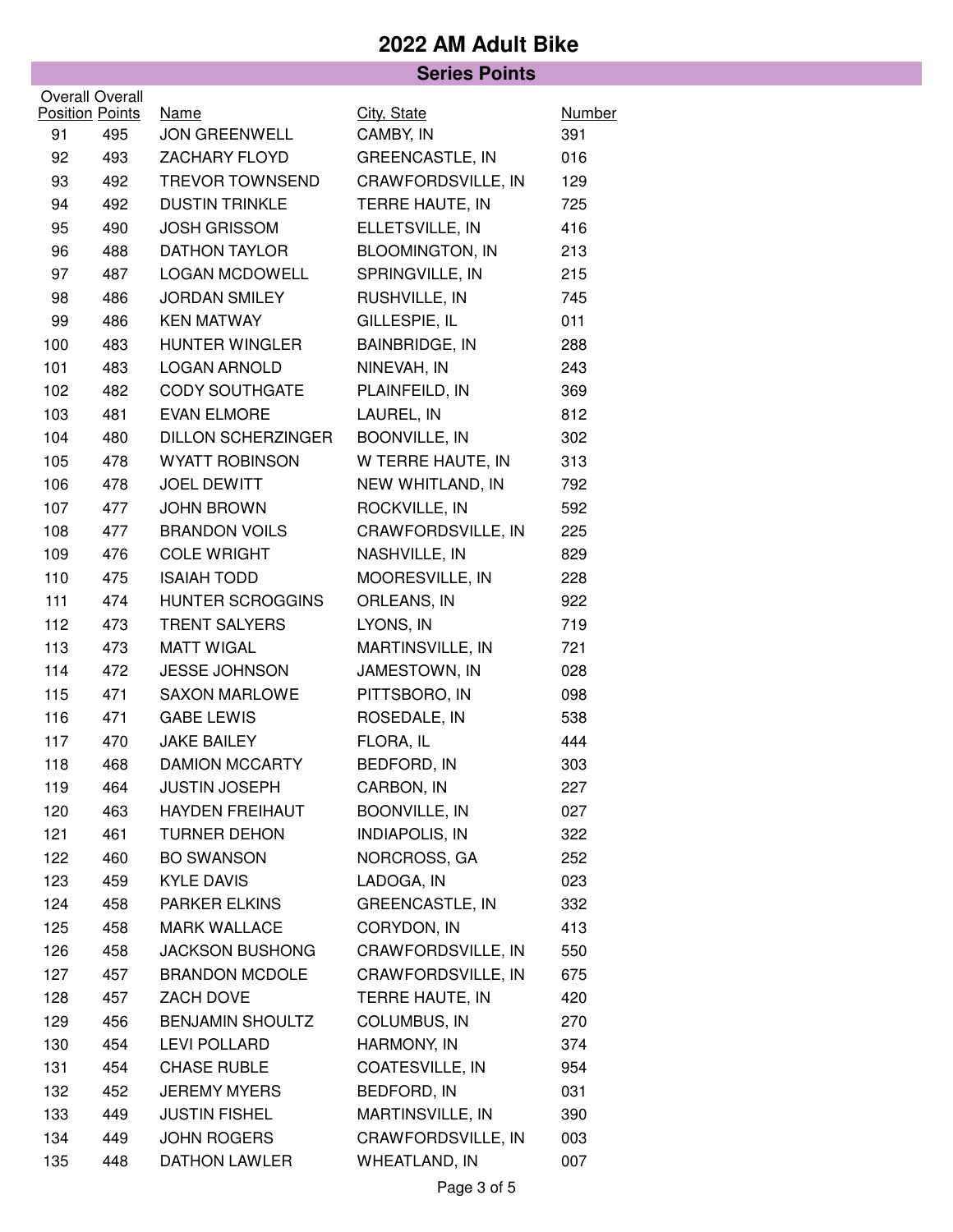|                        |     |                                     | <b>Series Points</b>   |               |
|------------------------|-----|-------------------------------------|------------------------|---------------|
| Overall Overall        |     |                                     |                        |               |
| <b>Position Points</b> |     | <b>Name</b>                         | City, State            | <b>Number</b> |
| 136                    | 448 | <b>BRANDON CRAMER</b>               | FILLMORE, IN           | 808           |
| 137                    | 447 | <b>MASON THOMPSON</b>               | MOORESVILLE, IN        | 018           |
| 138                    | 446 | <b>BILLY WHITCOMB</b>               | <b>GREENCASTLE, IN</b> | 742           |
| 139                    | 445 | <b>JAYCE LEE</b>                    | PIERCETON, IN          | 067           |
| 140                    | 445 | DRAVEN COX                          | JASONVILLE, IN         | 280           |
| 141                    | 444 | <b>NICK ANGELL</b>                  | LINTON, IN             | 716           |
| 142                    | 443 | <b>TRAVIS HEDRICK</b>               | INDIANAPOLIS, IN       | 046           |
| 143                    | 443 | <b>CARL EADS</b>                    | SPENCER, IN            | 077           |
| 144                    | 443 | MICHAEL HARNESS                     | CLAYTON, IN            | 060           |
| 145                    | 442 | DANIEL ABNER                        | CLINTON, IN            | 201           |
| 146                    | 442 | <b>LANCE HAYDEN</b>                 | COATESVILLE, IN        | 080           |
| 147                    | 441 | <b>CONNOR BURCH</b>                 | LOUISVILLE, KY         | 141           |
| 148                    | 441 | <b>CRAIG ELDRIDGE</b>               | <b>GREENCASTLE, IN</b> | 624           |
| 149                    | 441 | <b>CALEB LONG</b>                   | MCCORDSVILLE, IN       | 646           |
| 150                    | 440 | <b>CAMERON COOPER</b>               | CLAYTON, IN            | 825           |
| 151                    | 439 | <b>GRIFFIN PERSHING</b>             | WEST TERRE HAUTE, IN   | 042           |
| 152                    | 438 | <b>JASPAR MOORE</b>                 | LINTON, IN             | 730           |
| 153                    | 438 | <b>LEVI LANGLEY</b>                 | <b>BLOOMINGTON, IN</b> | 821           |
| 154                    | 437 | <b>TREY GRAVES</b>                  | LINTON, IN             | 364           |
| 155                    | 436 | <b>GREG HARLOW</b>                  | CARMEL, IN             | 968           |
| 156                    | 436 | <b>AUSTIN BRATCHER</b>              | CRAWFORDSVILLE, IN     | 552           |
| 157                    | 434 | MATTHEW WINDELL                     | GREENWOOD, IN          | 777           |
| 158                    | 434 | SHANE CHRISTENBERRY HELTONVILLE, IN |                        | 015           |
| 159                    | 433 | PAUL STUEHRENBERS                   | GREENSBURG, IN         | 127           |
| 160                    | 432 | ZANDER CAIN                         | ROSSVILLE, IN          | 914           |
| 161                    | 432 | <b>LUCAS MAKK</b>                   | PROSPECT, KY           | 096           |
| 162                    | 429 | <b>JORDAN TERRELL</b>               | <b>JASONVILLE, IN</b>  | 873           |
| 163                    | 426 | <b>TYLER TUTTEROW</b>               | CARBON, IN             | 199           |
| 164                    | 424 | <b>CLINTON BRATTON</b>              | MARTINSVILLE, IN       | 339           |
| 165                    | 421 | DAWSON PFAFF                        | <b>BLOOMFIELD, IN</b>  | 568           |
| 166                    | 418 | NOAH LEONHARDT                      | CRAWFORDSVILLE, IN     | 202           |
| 167                    | 417 | SHANE GEON                          | <b>BLOOMINGTON, IN</b> | 370           |
| 168                    | 415 | ADAM COOPER                         | NORTH VERNON, IN       | 162           |
| 169                    | 413 | <b>JOSHUA WARD</b>                  | <b>BLOOMINGTON, IN</b> | 366           |
| 170                    | 413 | <b>BRADEN STONER</b>                | <b>WORTHINGTON, IN</b> | 828           |
| 171                    | 409 | <b>SAM NOLAN</b>                    | NOBLESVILLE, IN        | 488           |
| 172                    | 407 | ELI MCCLAINE                        | JAMESTOWN, IN          | 728           |
| 173                    | 405 | <b>CASEY MILLER</b>                 | <b>GOSPORT, IN</b>     | 102           |
| 174                    | 402 | NORM BROSSMAN                       | WEST TERRE HAUTE, IN   | 741           |
| 175                    | 401 | <b>HAYDEN MARTIN</b>                | TERRE HAUTE, IN        | 055           |
| 176                    | 399 | <b>TRAVIS HICKMAN</b>               | CLOVERDALE, IN         | 094           |
| 177                    | 398 | ZACH WRAY                           | $\frac{1}{2}$          | 541           |
| 178                    | 397 | <b>GAVIN BYRD</b>                   | $\frac{1}{2}$          | 126           |
| 179                    | 396 | <b>KAMERON WHITE</b>                | <b>BLOOMFIELD, IN</b>  | 037           |
| 180                    | 393 | <b>TODD HUCKSTEP</b>                | JAMESTOWN, IN          | 152           |